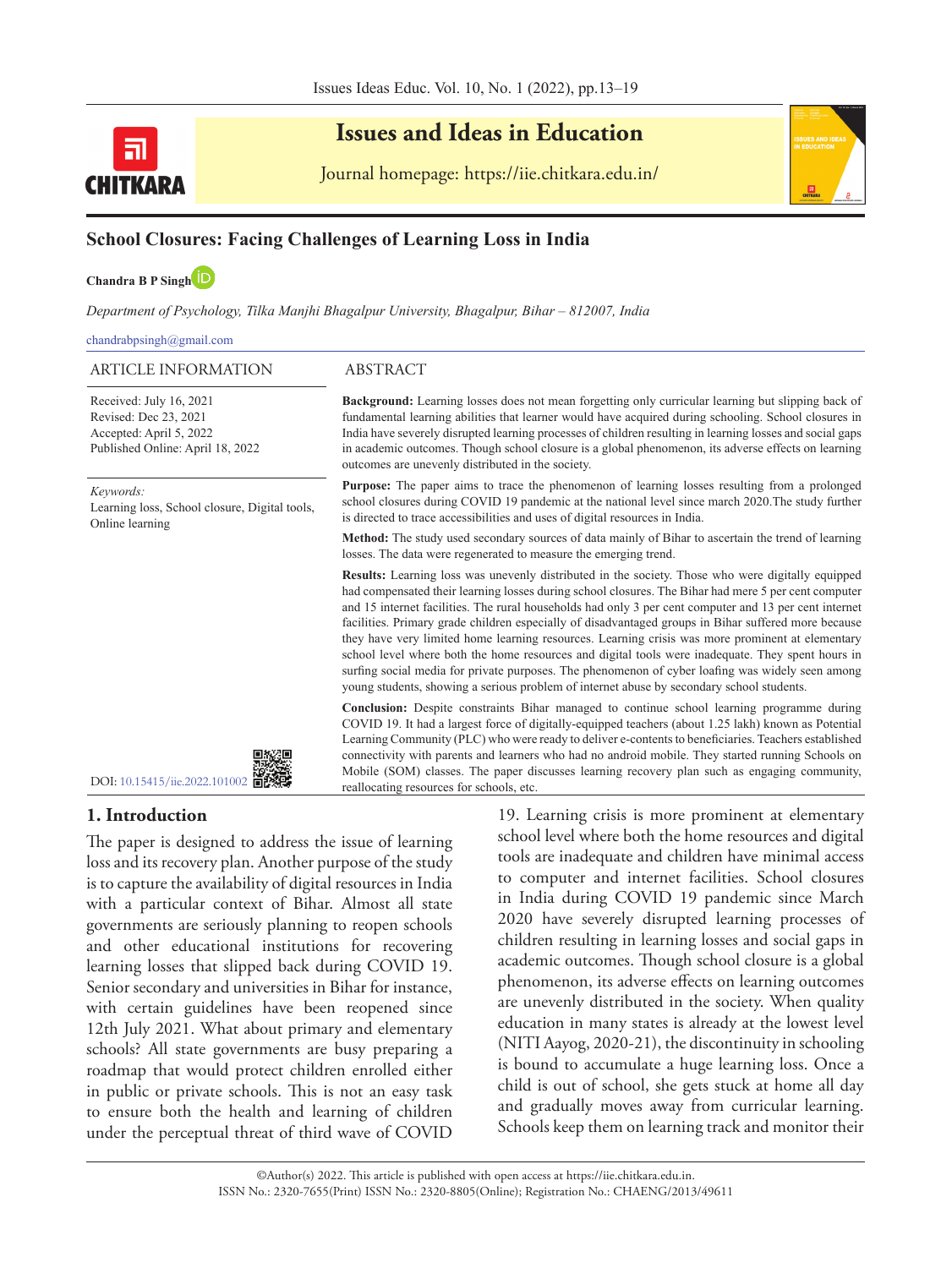learning activities. Primary grade children especially of disadvantaged groups, suffer more because they have very limited home learning resources. At the same time elementary grade children have limited access to digital learning. Private schools with a support of some educational apps and online teaching manage to minimize learning losses as they claim. But it is a piece meal effort, not a comprehensive strategy to neutralise learning losses. Instructional teaching time distributed among students across grade tends to be more beneficial for those who come from poor families and thereby, helps reduce gaps in school learning achievement. These students have hardly any option other than instructional teaching in school for learning. When schools are closed for a longer period the privileged students spend more time on online learning and compensate learning loss as compared to the disadvantaged children. They can afford digital tools and use many other resources for learning. It is widely observed that they show interest in digital resources and misuse internet facility. Under the circumstances more learning loss can be expected. Bihar for instance, boosts of introducing online classes early as compared to other states, preparing e-learning contents for all classes and of using the allotted slots of Doordarshan across grades. The fact is that digital resources facilitate online learning but cannot substitute the classroom learning. Before designing any intervention for learning recovery it is worth to consider some factors that revolve around family resources and parental awareness of the prevailing crisis.

### *1.1. Estimating Learning Loss*

It is worth to mention two reports-"Lancet COVID 19 Commission, Indian Task force" (April, 2021) and "Loss of Learning during Pandemic" (Azim Premji Foundation, February 2021) for estimating learning losses in India. Remarkably, no any specific study on either learning losses or learning gains has been designed at the national level. A study on learning loss after summer break was conducted on children of grade III and V in Uttar Pradesh (Banerji, 2020). The study noted a significant learning loss of 7 percentage points in some basic abilities during summer break across grades. A similar study was noted in Netherland (Blasko, da Costa & Schnef, 2021). Some basic abilities such as reading, writing, addition, subtraction, etc. need to be rehearsed for

good performance which children missed to do it during summer vacation. A crude estimation by UNICEF is that about 7.5 million children in Bihar have experienced learning losses till March 21. Of them about 3 per cent are not expected to come back to school. National Sample Survey (2017-18) captures a trend of computer and internet facilities available in India. About 15 per cent rural families had internet facilities as compared to 42 per cent urban families. By the same token, about 4 per cent rural and 23 per cent urban families had computer facilities. Another breakup made it clear that about 25 per cent male and 16 per cent female (having 15- 29 years old) had knowledge of computer. The survey further indicated that only 6 per cent male and 4 per cent female from rural area whereas, about 21 per cent male and 18 per cent female from urban area (having 5-14 years old) had knowledge of internet handling. National Family Health Survey-5 (2019- 20) reveals that percentage of women who have ever used internet in urban and rural areas was 38 and 17 respectively. Similarly, percentage of men using internet in urban and rural societies was 58 and 38 respectively. Though the figure of internet facilities and its uses have been progressed during the last three years, the data do not substantiate area wise and gender wise break up where these facilities are being used.

### **2. Methodology**

The study used secondary sources of data-The national Family health Survey (2019-20), The National Sample Survey (2017-18) and a few recent reports- Lancet COVID 19 (2021) and Azim Premji Foundation Report (2021) for regenerating the relevant data for analysis. Besides the reports on learning losses (UNICEF, 2020) and ASER (Banerjee, 2020) were extensively reviewed. Relevant information was extracted for analysis. No primary additional tool was used for data collection. This study's major focus is on tracing the phenomenon of learning losses owing to the prolonged school closures during the COVID 19 pandemic since March 2020. The procedural steps follow as: first of all, Bihar state of India is selected for analysisof the secondary sources of data. The reason for choosing Bihar is to ascertain the trend of learning losses as this study is directed to trace the accessibilities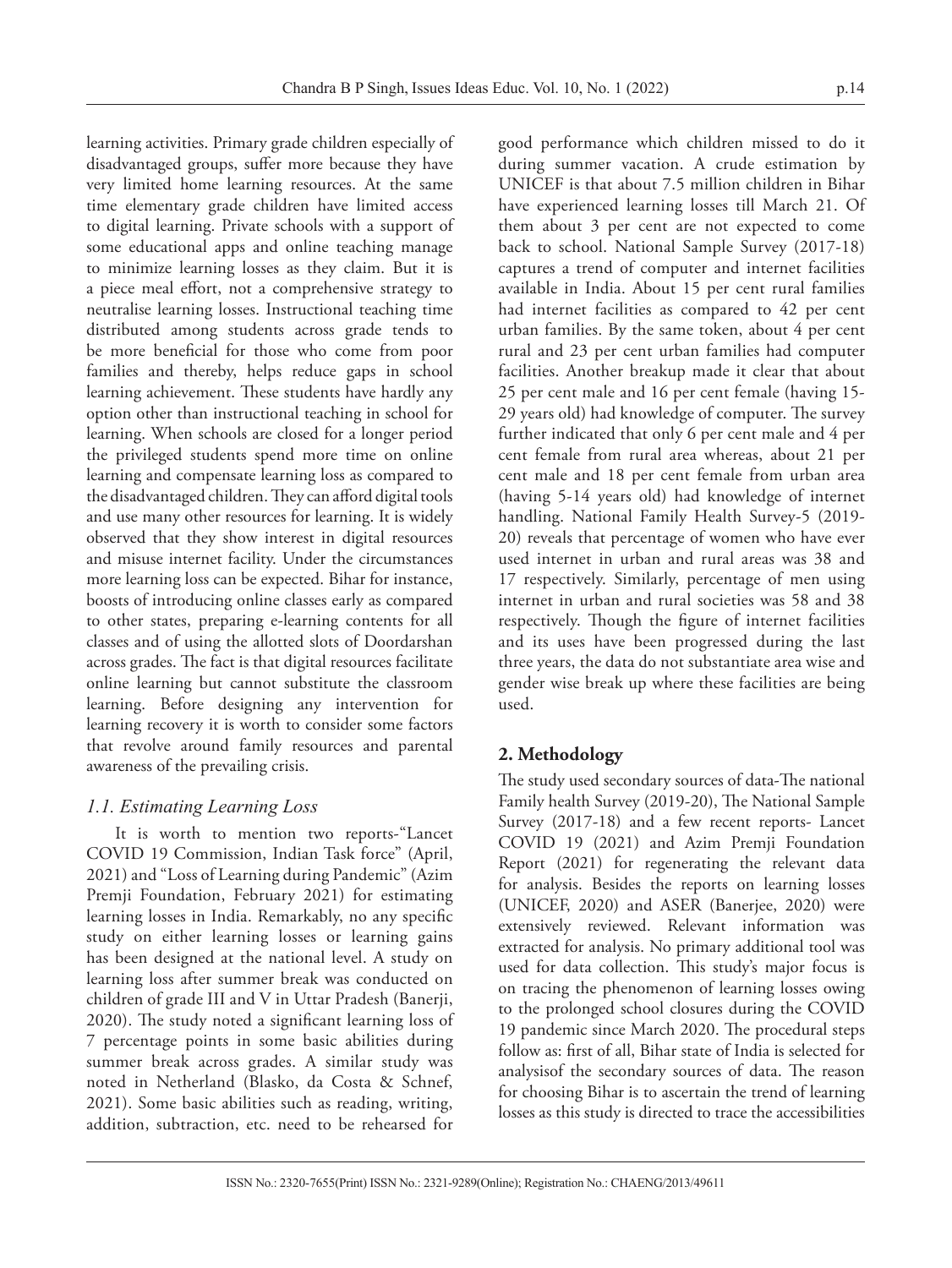and uses of digital resources in India. Further, the secondary source data is sorted while projecting the aspects such as: online learning, home resources, parental background, learning recovery plan, and stakes in reopening of the schools.

#### **3. Results**

#### *3.1. Digital Resources*

How much time do students spend on various digital platforms of education and how long do they stay there for learning? It is still a grey area of research. It is believed that a small segment of school goers have used digital resources for learning during pandemic. National Sample Survey (75<sup>th</sup> round) for instance, presents meagre availability of digital resources in Bihar. The state had mere 5 per cent computer and 15 internet facilities. The rural households had only 3 per cent computer and 13 per cent internet facilities. On the contrary, the urban households had 20 per cent computer and 39 per cent internet facilities. 9 per cent male and 4 per cent female of rural societies and about 28 male and 18per cent female of urban societies had knowledge of computer handling. By the same token, about 14 per cent male and 6 per cent female from rural and about 35 per cent male and 21 per cent female from urban societies were using internet facilities. The dismal scenario of computer as well as internet facilities in Bihar creates a doubt over benefits of online learning. The survey does not reflect misuse of internet facilities. A speculation on misuse of internet or smart phones needs a data–based support in India. It is right now, difficult to estimate how many school students have attended online classes and how much benefits have they taken from it during school closures? Surprisingly, more than 90 per cent households have access to mobile phone In India. The survey discloses that about 93 per cent households in Bihar have access to mobile phone. A vast majority of children in India are still reluctant to attend online classes; though they use smart phones. They spend hours in surfing social media for private purposes. The phenomenon of cyberloafing is widely seen among young students, showing a serious problem of internet addiction or internet abuse by secondary school students. India lacks data on uses and misuses of internet by school students. Banerji (2020) points out some missing linkages to learning losses during pandemic:

- 1. India lacks a comprehensive data on "learning loss" and "learning gain"that would help guide the educational planning.
- 2. It is still not clear what kind of learning loss has occurred during pandemic?
- 3. India lacks data on grade wise learning loss that would be used for formulating "catch up" intervention.

A prolonged absence of curricular learning in the classroom has not only alienated students from schools but has resulted in the phenomenon of disappearance of basic abilities (e.g., reading, writing and performing addition and multiplication) which are essential for further learning.

#### **4. Online Learning**

The education sector has focussed mainly on online learning and digital resources to minimize the volume of learning losses. Access to learning means access to the internet and digital platform of learning. Sudevan (2020) has quoted a report of "The World Economic Forum"on a sudden boom of digital learning platforms. At the global level schools have started using language apps, virtual tutoring, video conferencing tools and online learning software for their students. This is known as paradigm shift in school education. India cannot be exception one. An upsurge of digital platforms such as Facebook, Twitter, Whats app and Skype and digital tools has modified the design of classroom transaction. Of late students prefer more interactive classes to cater to their needs. Sudevan (2020) has cited many examples of many functional digital platforms in India. Schools are utilizing a free web service of Google classroom for creating and distributing lessons and grade assignments. Another service known as TED-ED's Earth School has collaboration with the United Nations Environment Programme on planet discovery. About viruses and outbreaks 'Discovery Education' delivers free educational resources across grades. Khan Academy has, for instance, offers free lessons and tests in maths, science and humanities for various grades. For Hindi medium government schools for class IX-XII students Avanti, a social-education enterprise has launched a free learning app. In Odisha Think Zone, a start up is employing an Interactive Voice Response (IVR), Short Message Service (SMS) and Radio to help those who have no internet service. Many European countries have introduced learning solutions to the world, supporting teachers and learners during the school closures.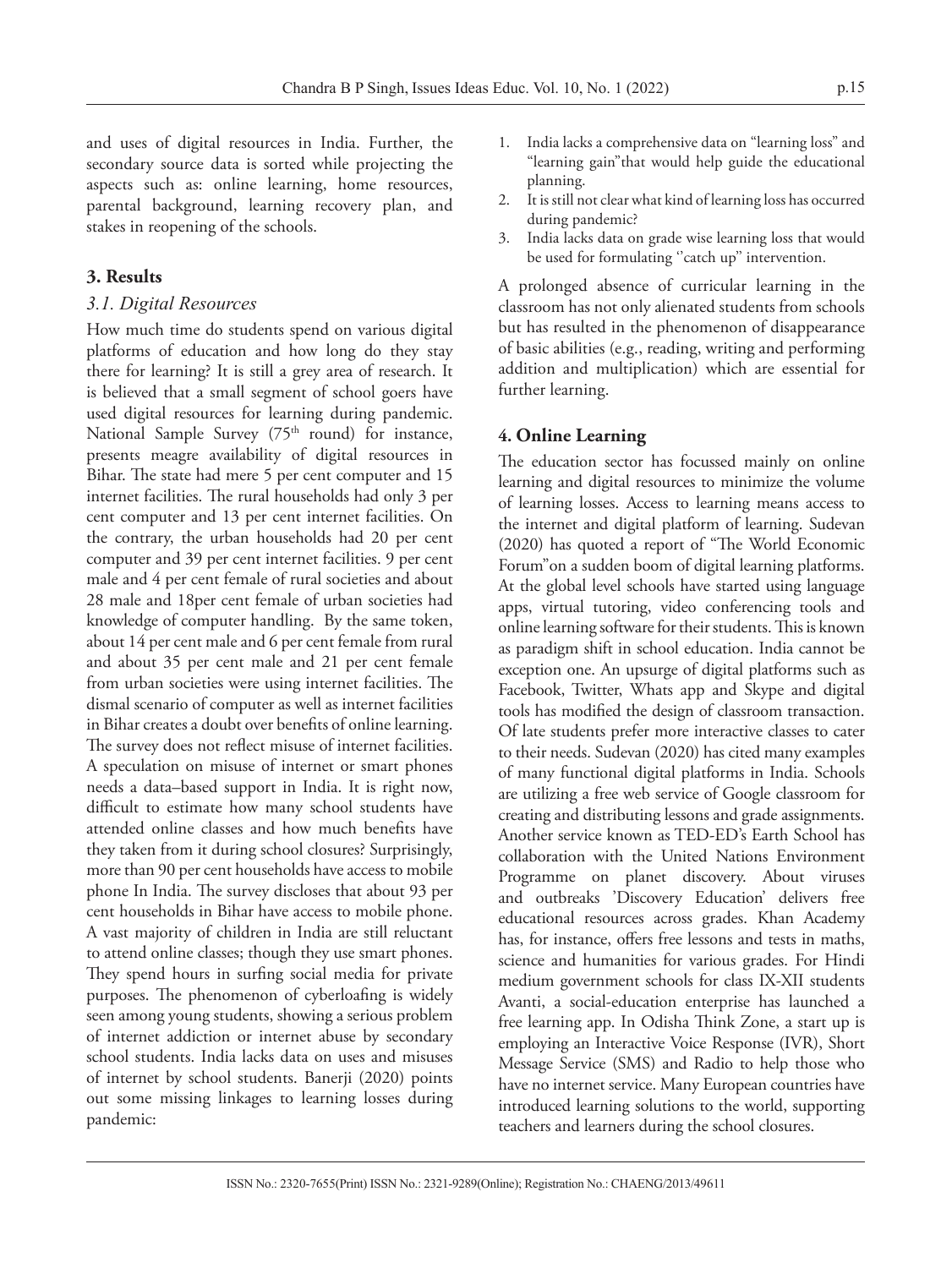A recent study on 5 states (Azim Premji University, 2021) disclosed that 92 per cent children in language and 82 per cent in mathematics lost foundational ability as compared to the previous year. In a country like India, with already low learning levels, these losses can be devastating and can take more time to recover. This loss of learning was not limited to curricular learning that learners would have acquired during schools' working days. It was more than curricular learning including the abilities that learners had lost due to lack of practice. The study noted a sharp deterioration in the ability to read with understanding. Students lost the ability to write correctly. Similar deterioration was recorded in the ability to perform basic mathematical operations like addition and multiplication. Without engagement with the curriculum of class 2 a child studying in class 1 in March 2020 will be promoted to class 3 in 2021. Hardly any evidence of benefits of the sporadic online or community-based engagements has been recorded. ASER (2020) pointed out severe learning losses in disadvantaged children. This increasing inequality is a result not just of unequal access to learning materials but also the quality of materials being accessed by different groups. The report also suggested that hardly 5 per cent children having low parental education attended online classes as opposed to 20 per cent children from high parental education background. Many countries where learners had no access to internet and computer facilities opted for radio and television lessons, 55 per cent households of low income groups in West Africa relied on radio and television lessons. However,93 per cent families of upper-middle-income opted for online learning platforms. It is yet to verify how many students are using such digital platforms of learning. A few western studies do not substantiate ground realities of India. A few points need to consider:

- I. To identify children who were deprived of basic home resources for continuing learning from their home during school closures. This data may be regenerated with the help of UDISE.
- To investigate how important these home resources were for learning during pandemic. Home resources and parental background play a crucial role in continuing learning processes of children.
- III. Data on family resources and parental education background will help catch the missing linkages of learning loss and learning gains.

### **5. Home Resources and Parental Background**

Home resources are much discussed but less understood phenomenon. It may influence inequalities in learning progress irrespective of types of schools. A study in Netherland showed that students had a learning loss of about 3 percentage points during the two months of online classes(Blasko, da Costa and Schnef, 2021). The study witnessed very limited learning gains of online teaching. Students having less educated parents had more learning losses because their learning did not get any support from the family. Parents support in some cases, emerged as crucial factor, influencing learning loss irrespective of parents' education. Shortterm school closures minimised volume of learning losses as parents continued supporting their children. Children are expected not only to use available home resources for learning but also to be able to follow online instructional learning.

Home resources under congenial home climate such as availability of books, parental time investment, arranging home tutor and promoting some other activities to support learning are believed to have significant influence on learning gains. Less educated parents with sufficient home resources supported their children for learning during school closures(Blasko, da Costa & Schnef, 2021).The study also noted that less educated parents provided digital tools for their children; though they did not know how to handle it. Only difference between less educated and more educated families was a place in the room for the study. Children of the educated families used a separate room for the study and online classes. Children of the educated families, on the other hand, had a room with internet facility forthe study. It was difficult to say whether the internet facility was really being used for academic purpose, A few behavioural observations made it obvious that children attended online classes under parents' supervision irrespective of education background. Parents having lower income from disadvantaged groups spent less time with their children and were found indifferent to them (Blasko, da Costa & Schnef, 2021). Not all schools faced the immense challenges of online teaching. They suspended their all activities including online teaching during pandemic. This was more prominent in the government schools. They were completely dependent on the education department for distance teaching programme. In the West, teachers working in private or public schools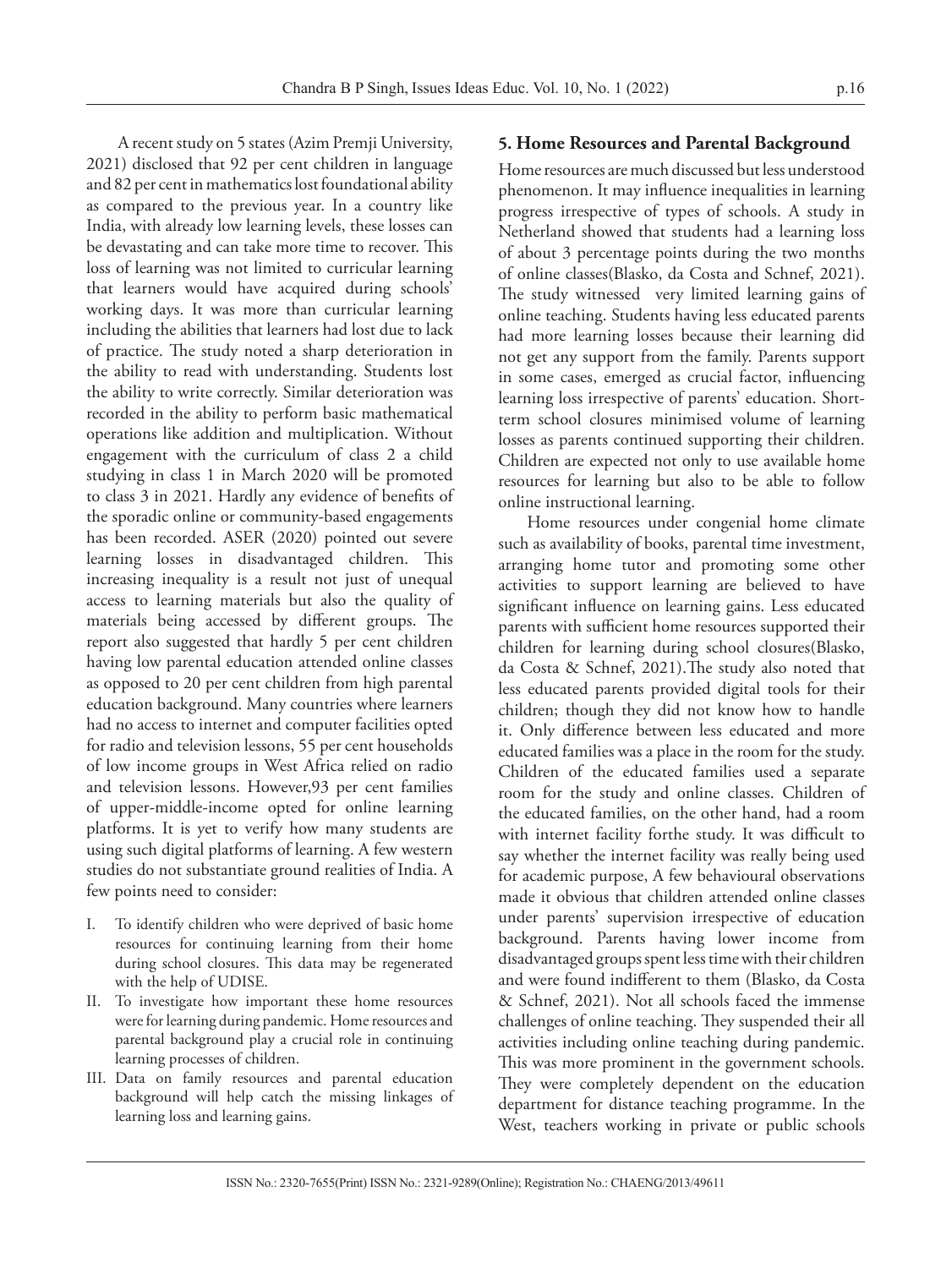had access to ICT. They frequently uploaded learning materials and kept monitoring their progress through various ways (Blasko, da Costa & Schnef, 2021).

# **6. Learning Recovery Plan**

In a State like Bihar, with already low learning levels, these losses matter and can take a long time to regain it, especially in the early years of schooling. If immediate steps are not taken to ensure a "remedial" period where children can catch-up on the learning that has been lost, they may continue faltering behind as the schools reopen. This faltering will be more pronounced among those who come from the disadvantaged groups, thus further widening existing inequalities. A few suggestions are recommended for recovering learning when schools reopen:

# *6.1. Engaging Community*

People evaluate potential threat more seriously and manifest their intention to respond to the situation. Potential threat to health does not allow taking absolute risk. How to engage community members in reopening school programme is a major issue to any state government. For instance, the state government of Bihar is seriously thinking of reopening schools right from primary to secondary with certain guidelinessince August 12.2021. This will be a unilateral decision of the state government. To ensure attendance of learners is contingent upon parents' perceptual threat to health of children. How to recover learning loss revolves around the education providers. School-based management committees and other parent organizations may be taken into confidence to run the classes without fear.

# *6.2. Reallocation Resources*

Resources available for school education will require additional expenditure for ensuring child health. Sanitizations at regular interval, seating arrangement, mask wearing and some other measures may be incorporated in the education plan to neutralize the crisis.

### *6.3. Back to School*

Education providers have yet to evolve a concrete plan of reenrolment of students. They need to ensure health safety who will return to schools after pandemic. A good number of children may be at greater risk of infection during this current pandemic. By the same

token, many families may hesitate in sending their children back to school. This becomes more prominent when a family has been victim of COVID 19 and has lost any member. When people perceive severity and vulnerability of infectious disease at the cognitive level they become more defensive for neutralizing health risk. Their defensive behaviour may slow down the process of back to school programme.

# **7. Stakes in Reopening Schools**

# *7.1. Vaccinate school teachers and assisting staff on a priority basis*

This plan has not been formulated to vaccinate school teachers and assisting staff on a priority basis. Vaccination hesitancy still prevails in the mind of many people. Even vaccination drive is not aggressive in many states. Availability of doses is also a crucial factor that may delay school reopening programme. The most important factor is non-availability of vaccination for children.

# *7.2. Build in back capacity to cope with COVID 19 cases among the teaching and administrative staff*

The State government has yet to evolve a programme exclusively for teachers and staff to participate in school reopening drive.

# *7.3. Adhere to Government SOPs*

Though teachers, staff, parents and students are aware of the SOPs, they do not strictly follow it. This may push them into risk zone. Pandemic fatigue probably encourages them to suspend the restricted behaviour in public places. They keep their double faces in public places.

### *7.4. Keep classrooms, buses and other indoor spaces well ventilated*

Well-ventilated spaces are critical to minimize the risk of COVID 19. Schools are expected to ensure that all classrooms, other indoors spaces are ventilated.

### *7.5. Limit indoor group activities and encourage outdoor group activities*

It will be a good exercise to encourage outdoor activities. Even teaching can be tagged with outer activities.

Bringing back children to schools and restarting their offline learning processes without further losing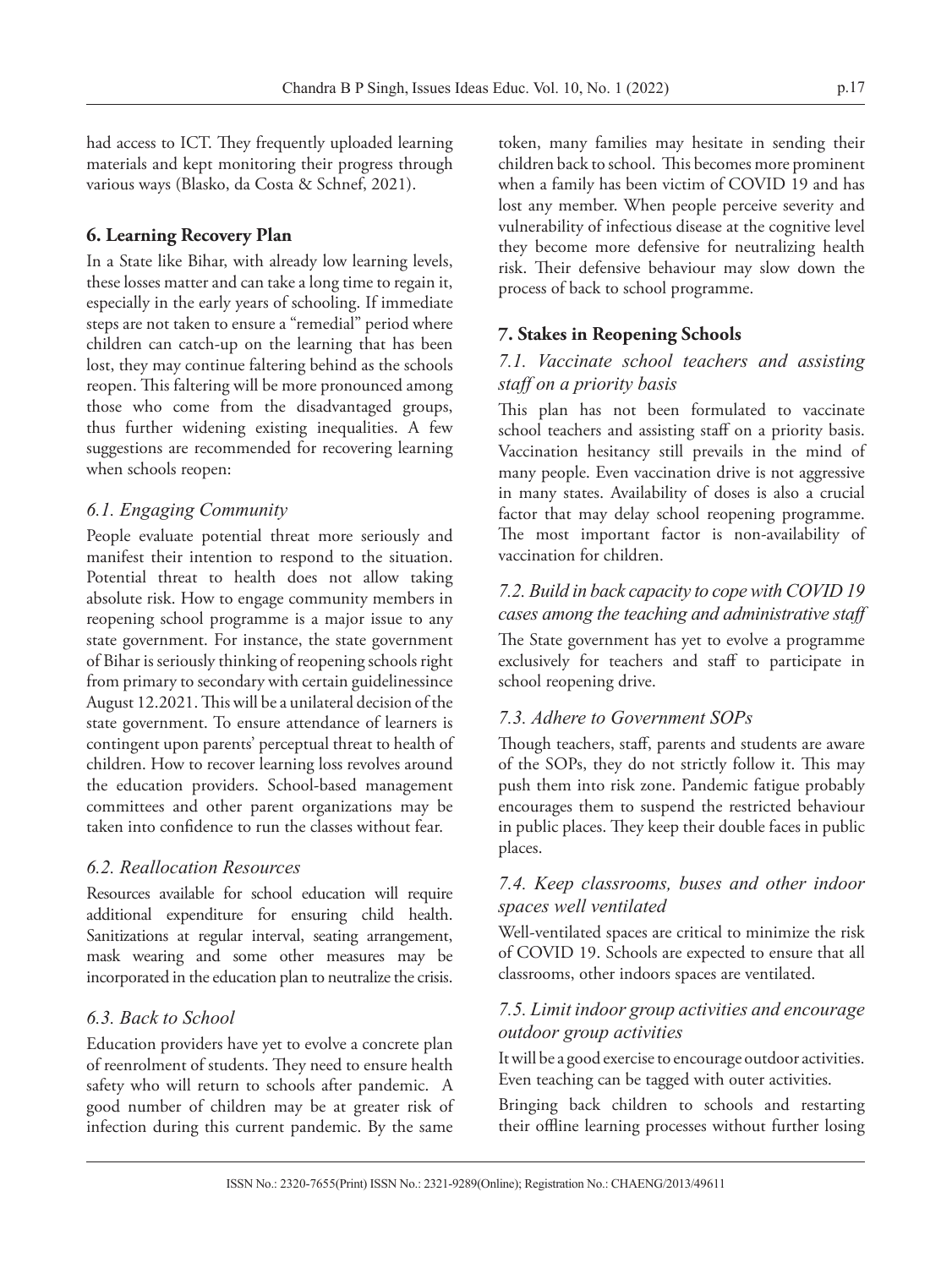school days are two major challenges to education providers. Both issues demand a comprehensive plan and additional efforts to compensate learning loss and move further for curricular learning. At the same time it has to ensure that no child will suffer from any variant of COVID 19. Vaccination for child in India is still under trial and is difficult to say about time. During this vacuum schools must ensure the health of each child and protect them from pandemic. Education planners till now, do not have any full proof plan for either reopening elementary schools or compensating learning losses. Whatever measures have been initiated during the pandemic to ensure distance learning was limited to a small segment of student population. Not all school goers could take advantages of digital platforms. There may be several explanations of it but one thing is obvious that the pandemic has changed the design of school education at the global level. Though school closure is a global phenomenon, its adverse effects on learning outcomes are unevenly distributed in the society.

### **Conclusion**

It is a pertinent issue whether beneficiaries (students) have access to the digital tools. Digital resources get no meaning unless beneficiaries use it for learning. Previous survey reports conducted in India capture the ground realities of availability and usage of the digital technology by beneficiaries. The rapid assessment of learning by UNICEF (2021) indicated that 97 per cent students across grades spent 3-4 hours on studying and learning. Despite constraints Bihar managed to continue school learning programme during COVID 19. It had a largest force of digitallyequipped teachers (about 1.25lakh) known as Potential Learning Community (PLC) who were ready to deliver e-contents to beneficiaries. Teachers established connectivity with parents and learners who had no android mobile. They started running Schools on Mobile (SOM) classes. Many catch-up classes were running on mobile. Teachers of Bihar had major contribution to innovation in school education. They not only developed websites but innovated e-LOTS (Library of Teachers and Students), e-magazines and many e-contents for learners. For 9-10th grade they designed many e-contents under UNNAYAN programme. They designed mobile and app- based

learning e-materials where no internet facilities were available (38-60 per cent). They had sufficient study materials under State Teacher Resource Repository (STRR). Many teachers had their own websites for their schools. It was also necessary to evaluate whether teachers had used e-contents during school closures for online teaching. Results showed that more than 50 per cent teachers used e-contents for online teaching. About 26 per cent of them in middle schools and 18 per cent in secondary/Hr. secondary schools were using it during offline teaching. Another part of the study was to ascertain whether they curetted the available e-materials and disseminated it among the group. The study noted a discouraging trend. A few teachers (not more than 7 per cent) organised it before delivery or uploading on any social media. By the same token, a few teachers found it necessary to disseminate it through either portal or social media (7 per cent). The results showed that students were more comfortable with mobile (44-58 per cent). In secondary schools they not only used e-contents but shared it with others.

### **Acknowledgement**

Thanks are acknowledged to Mr. Suman K Singh, ex-programme officer, UNICEF and Dr. A Hasan, Editor, IJPHM, Australia for their valuable comments and suggestions.

### **Funding**

No funding generated. However, the author received important data support from Bihar Education Project Council (BEPC), Patna.

### **Conflict of Interest**

No conflict of interest with BEPC, Patna

### **Declaration**

It is an original data and has neither been sent elsewhere nor published anywhere.

### **References**

Azim Premji Foundation (2021). Loss of Learning During the Pandemic, 1-21, [https://cdn.azimpremjiuniversity.](https://cdn.azimpremjiuniversity.edu.in/apuc3/media/publications/downloads/Field_Studies_Loss_of_Learning_during_the_Pandemic.f1622994202.pdf.) [edu.in/apuc3/media/publications/downloads/Field\\_](https://cdn.azimpremjiuniversity.edu.in/apuc3/media/publications/downloads/Field_Studies_Loss_of_Learning_during_the_Pandemic.f1622994202.pdf.)